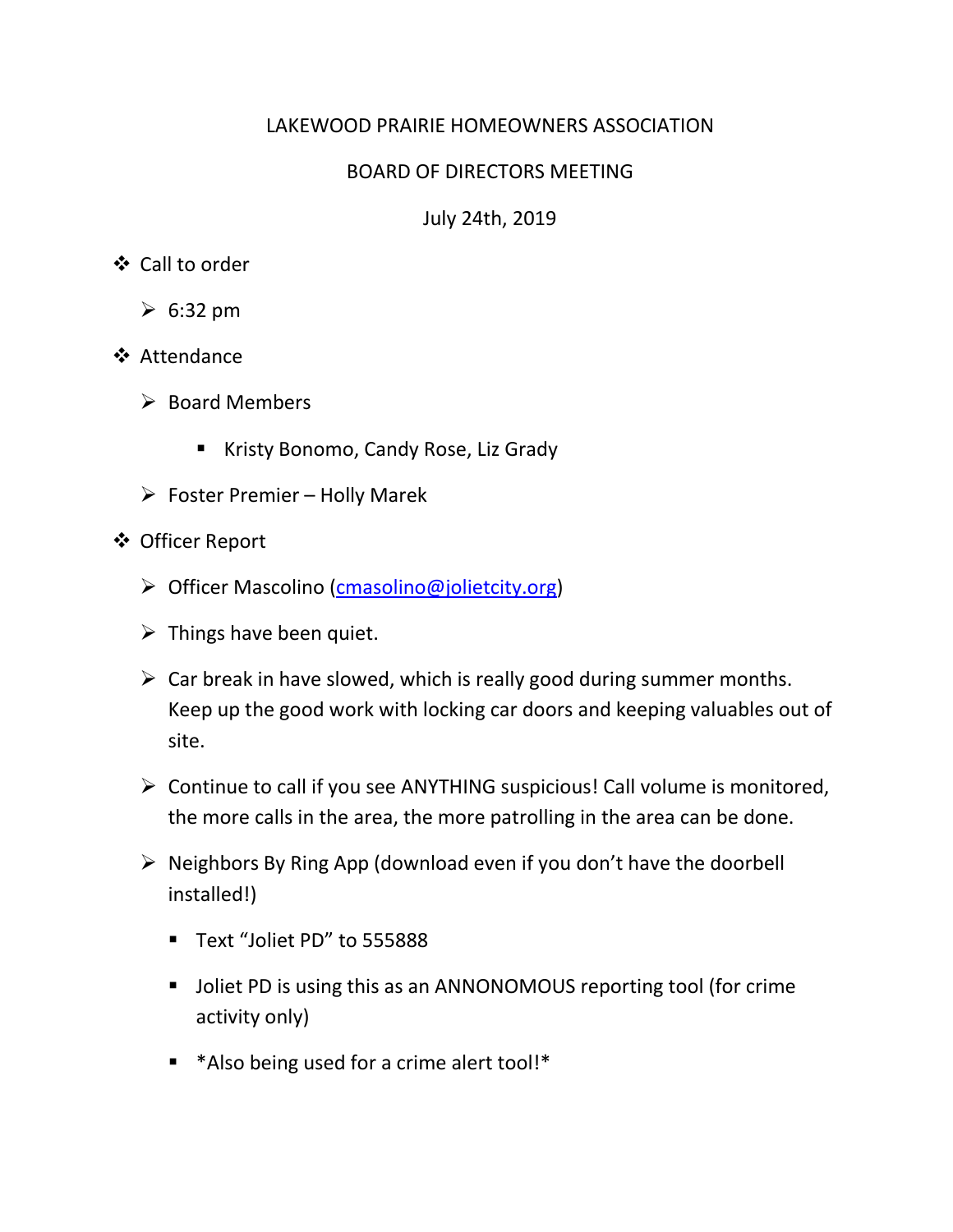- Only will apply to our area (not entire city of Joliet for example)
- You can post videos to alert neighbors and Joliet PD of crime.
- Joliet PD can send requests for Ring video activations for videos captured during certain day/time a crime was committed nearby. They can be edited/cut down if needed, kids running around front yard not wanting to be submitted, for example.
- Ring does not have access to share your address with Joliet PD. It only creates approximate locations.
- This will help Joliet PD a lot with people stealing porch packages as well as gain help to identify people from the area.
	- $\triangleright$  (INFORMATION TO BE PUT IN NEXT NEWSLETTER)
- ❖ Approval of minutes from  $4/3/2018$ 
	- $\triangleright$  Kristy 1st, Liz 2nd, all in favor, approved.
- ❖ New Business
	- $\triangleright$  Decking and Skirting timeline
		- Discussed timeline of when required decking and skirting of pool needs to be completed once a pool is installed.
		- **Motion made: decking and skirting must be completed within 6 months** of pool installation, with exceptions of months November thru March (due to weather).
			- $\triangleq$  Kristy 1<sup>st</sup>, Liz 2<sup>nd</sup>, all in favor, approved.
	- $\triangleright$  Clubhouse Rental Changes
		- Discussed times of rentals and free rentals.
			- Effective immediately, no future booked rentals will be able to go past the current time slot of 11 pm. No more extensions to midnight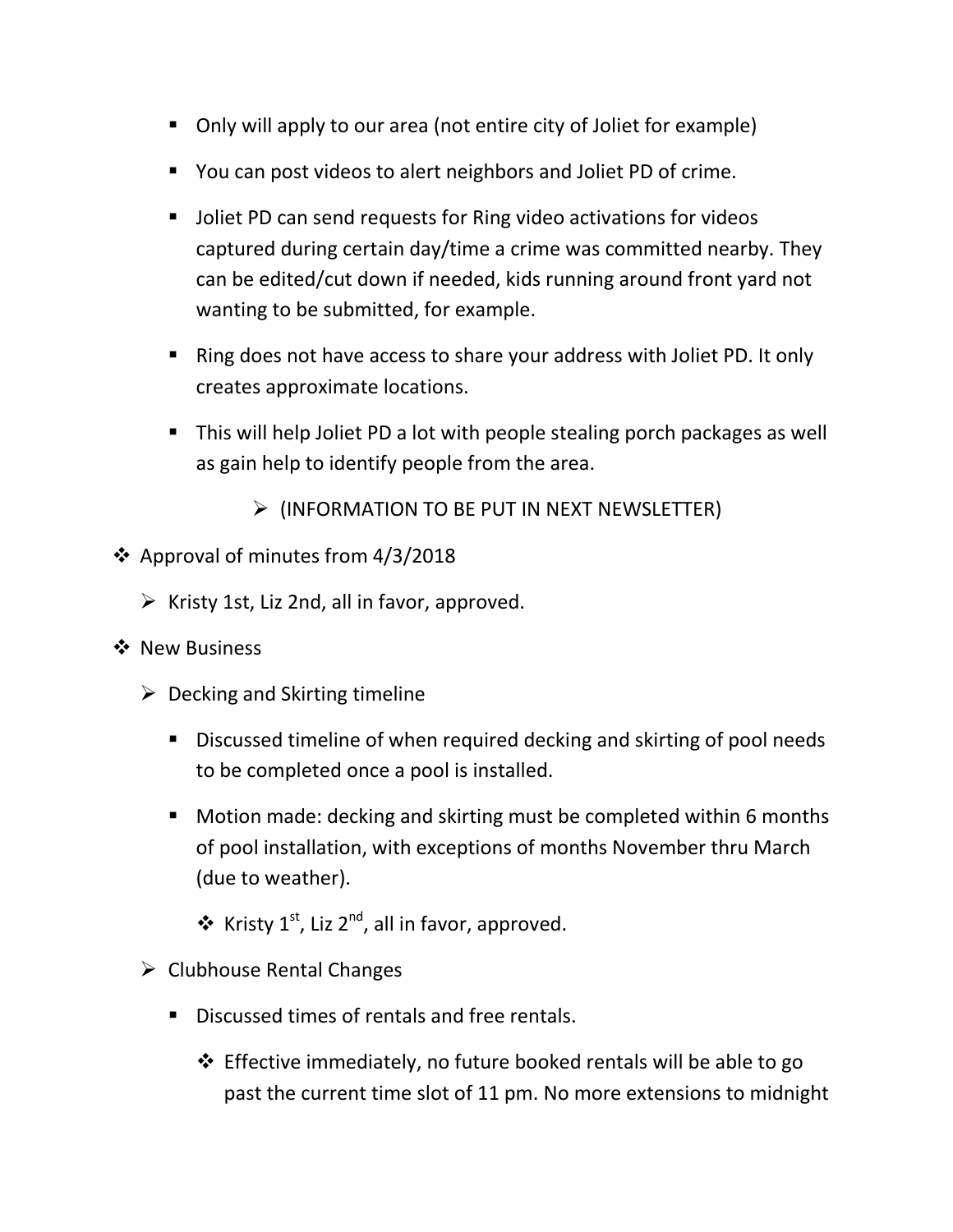allowed, even with paid extra hour.

- $\triangle$  Effective immediately, there will no longer be a free rental gained when three parties are booked within a year.
- $\triangleright$  Acres Landscape Bids
	- Board members reviewed and approved landscape 2 bids from the walk around the neighborhood and discussion they did with Lakewood's landscaper.
		- ❖ Clubhouse landscaping and monument landscaping.
		- ❖ Bid 1 (Monuments) Liz 1<sup>st</sup>, Kristy 2<sup>nd</sup>, all in favor, approved.
		- $\div$  Bid 2 (Clubhouse) Liz 1<sup>st</sup>, Candy 2<sup>nd</sup>, all in favor, approved.
- Homeowner Open Forum
	- $\geqslant$  5 homeowners in attendance.
		- No comments.
- **❖** Adjourn
	- $\geqslant 6:57$  pm

# LAKEWOOD PRAIRIE HOMEOWNERS ASSOCIATION

### BOARD OF DIRECTORS MEETING

April 3<sup>rd</sup>, 2019

Call to order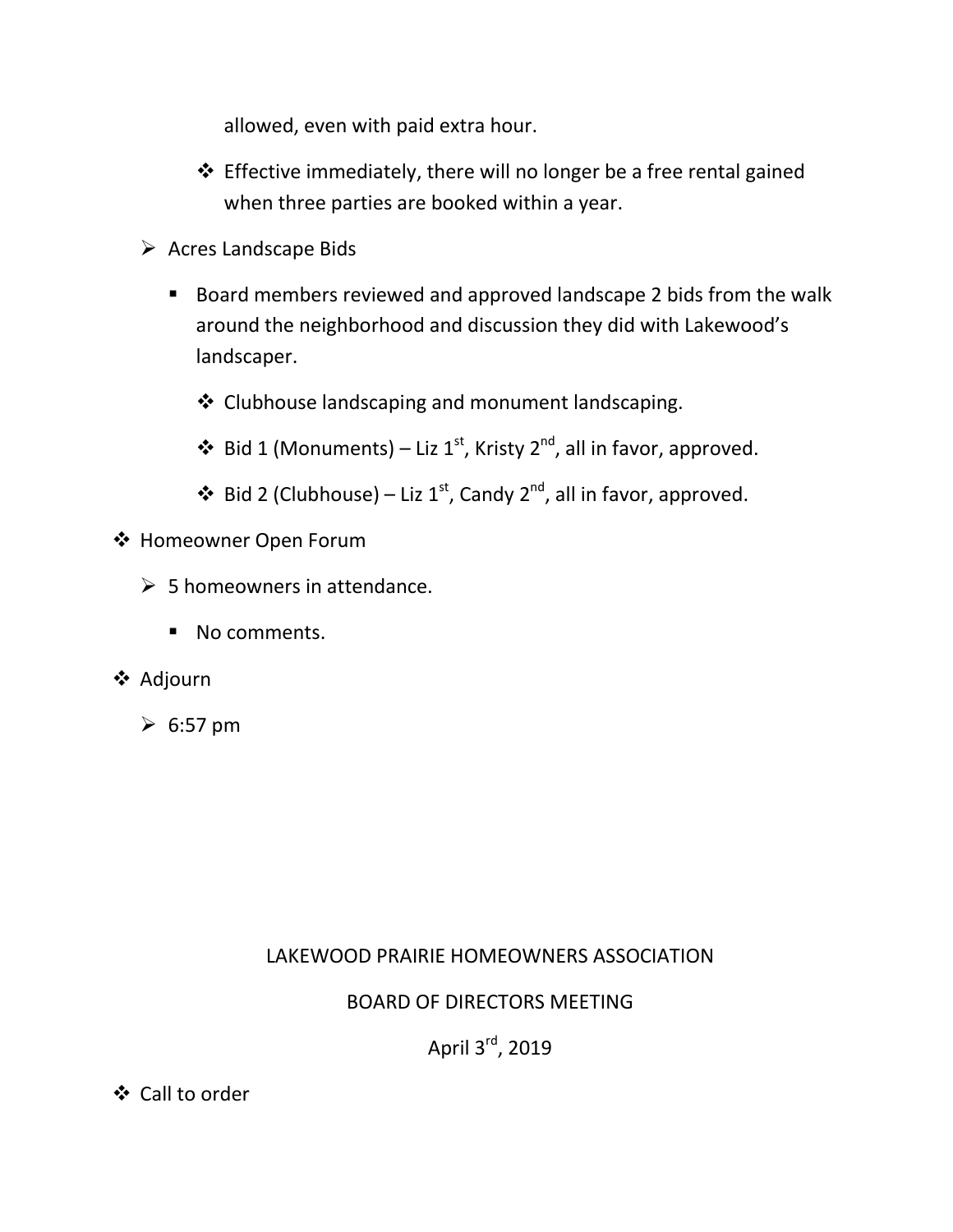- $\geq 6:34 \text{ pm}$
- ❖ Attendance
	- $\triangleright$  Board Members
		- Kristy Bonomo, Candy Rose, Joe Hernandez
	- $\triangleright$  Holly Foster Premier
- Approval of minutes from 11/7/2018
	- $\triangleright$  Kristy 1st, Candy 2nd, all in favor, approved.
- ❖ New Business
	- $\triangleright$  Irrigation System
		- Board reviewed service contracts from Aqua Designs and decided to proceed.
		- Kristy  $1^{st}$ , Joe  $2^{nd}$ , all in favor, approved.
	- ▶ Aerator Service & Install
		- Board reviewed provided quotes and decided to proceed with Marine Biochemists.
		- Kristy  $1^{st}$ , Joe  $2^{nd}$ , all in favor, approved.
	- $\triangleright$  Pond Water Treatment
		- Board reviewed provided quotes and decided to proceed with Marine **Biochemists**
		- Kristy  $1^{st}$ , Candy  $2^{nd}$ , all in favor, approved.
	- $\triangleright$  Clubhouse Rentals
		- Board discussed pool accessibility during party rentals. Board is concerned with growing neighborhood that it will now be more crowded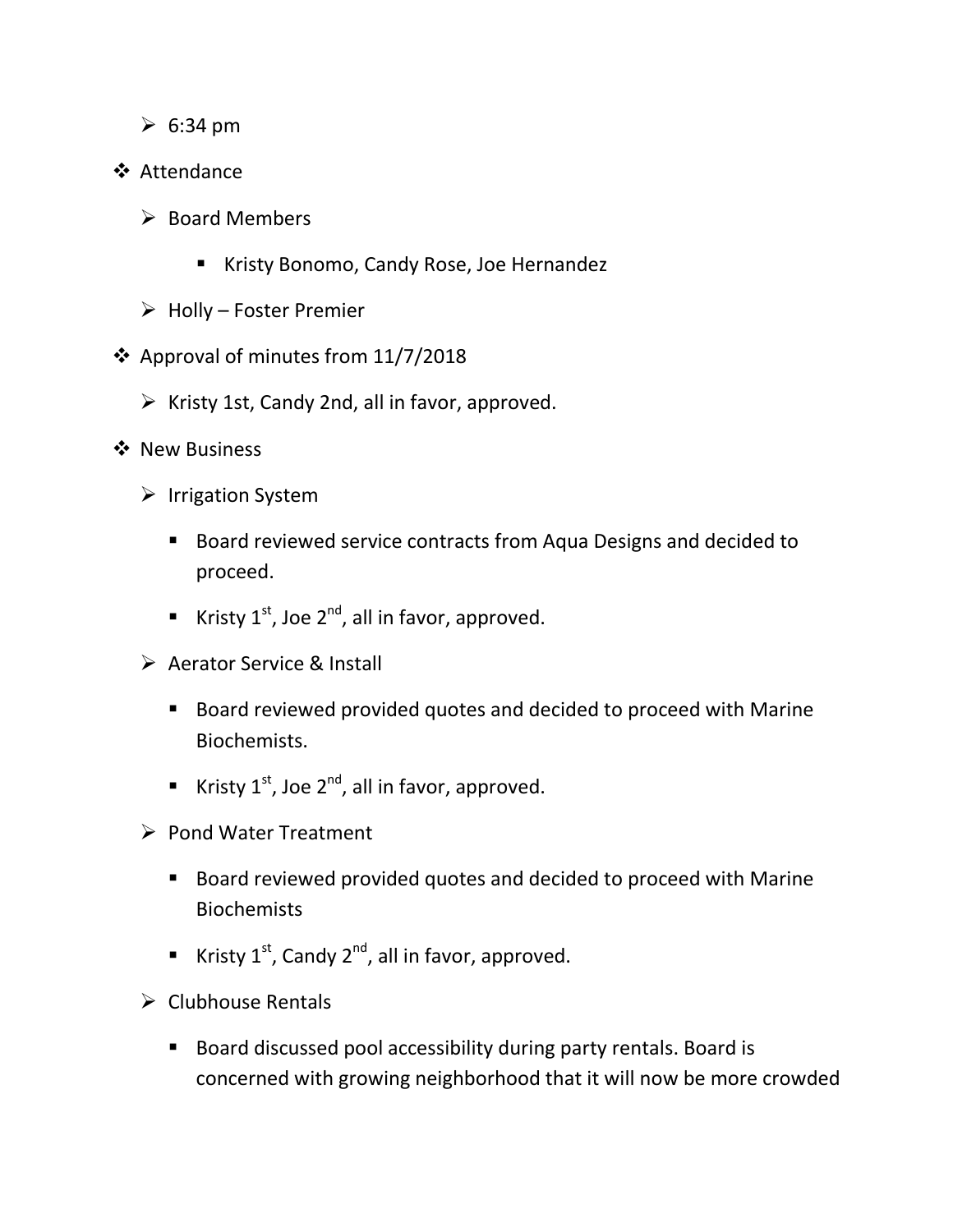than years before and giving additional pool access to parties may create an even more crowded environment to homeowners. This is also an issue because we have had issues with party pool users not following the rules of the pool. Homeowners deserve to have an enjoyable experience with the pool before party rentals. Should board suspend completely or limit pool access for party rentals?

- $\triangle$  One possibility discussed was only allowing clubhouse rentals with pool access Monday through Thursday, excluding national holidays. This would relieve stress at the pool during the weekends.
- $\cdot$  Board also discussed leaving rentals on the weekend, but increasing the cost to \$250/\$500 and requiring the hiring of another lifeguard and party attendant to monitor party guests.
- Board decided to eliminate the weekend rentals as mentioned above, effective immediately and see how things go. The current pool rentals in place will not be affected, so this will mostly be seen on how this decision affects the pool next year.
- Late Fee Policy
	- Board would like to implement a \$50 late fee for parties that do not check out at the scheduled and agreed upon time. This would be at the attendant's discretion and only applied during critical situations. The fine would be split\$25/\$25 between the attendant and the association.
- **Effective Date** 
	- $\triangle$  Both policies would go into effect immediately. Rental agreements made prior to this would still be honored with most of 2019 weekend booked already, there should be no major changes until 2020.
- **Joe 1st, Candy 2<sup>nd</sup>, all in favor, approved.**
- $\triangleright$  Pool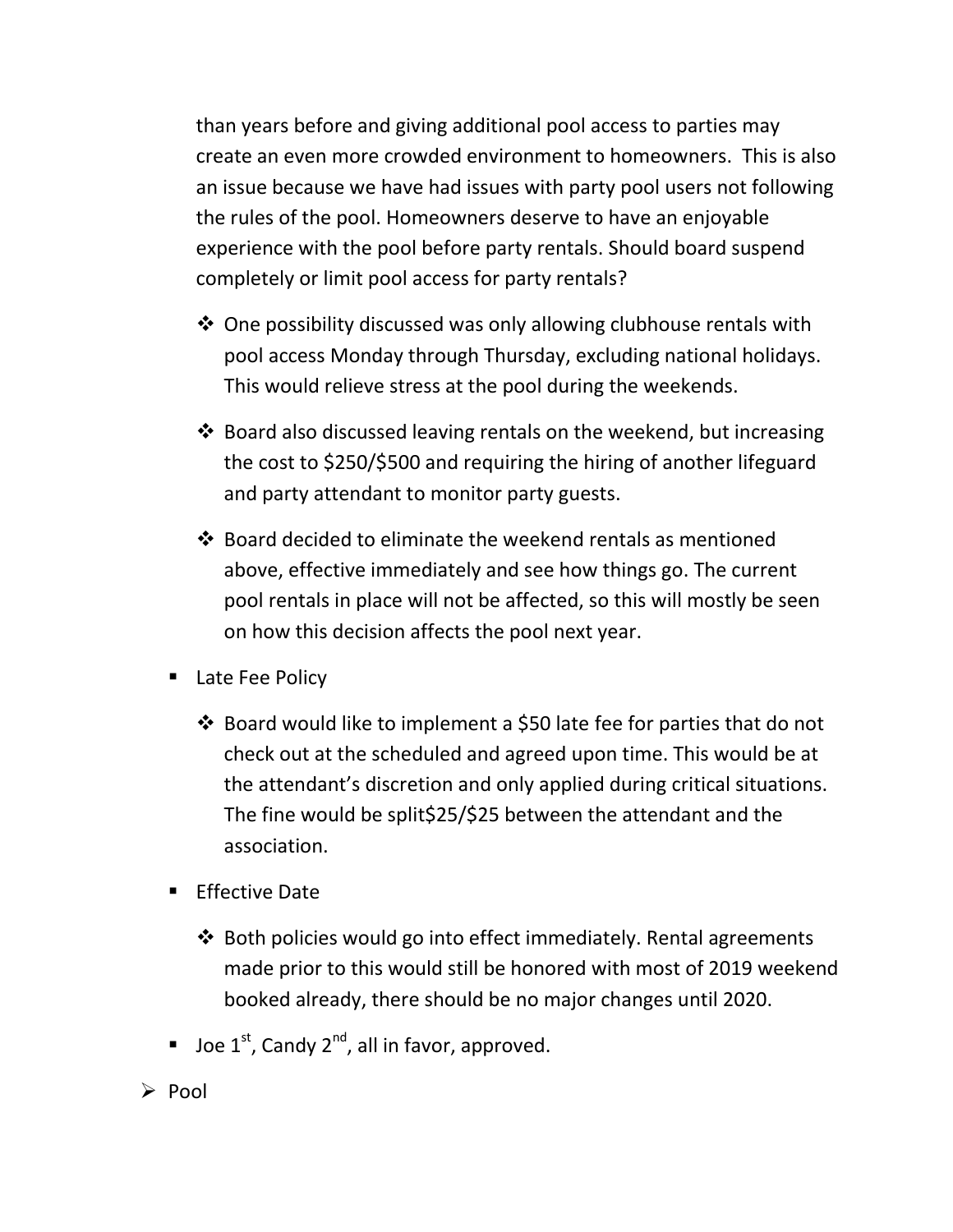- Board discussed possible pool rule changes, including:
	- $\cdot$  #5 Three warnings removed and updated with "pool staff is given full authority to enforce all swimming pool rules as needed to maintain safety" and "Violations of any rule may result in a warning or in a suspension of privileges."
		- ♦ BOD will issue suspensions on a case by case basis. Pool staff will provide full report of violations and warnings issued to violators to the BOD.
	- $\div$  #13 Single person floats will be allowed. However, pool staff may limit use due to pool conditions or prohibit use in the interest of safety.
	- $\div$  #16 Vaping and e-cigarettes added to ban.
	- $\div$  #21 Temperature closure lowered to 68 degrees to match current pool contract policy.
- **Applications** 
	- ❖ Board agrees to continue current fob application process.
- Kristy  $1^{st}$ , Joe  $2^{nd}$ , all in favor, approved.
- $\triangleright$  Crime Free Leasing
	- Board discussed Crime Free Leasing for the neighborhood. This will begin May  $1<sup>st</sup>$ , 2019. Homeowners with current tenants will be required to return the Resident Information Form to LWP. Current leases are exempt through the term of the lease or one year from this policy date. As leases expire or renew, they will be subjected to Crime Free Leasing otherwise beginning on May  $1<sup>st</sup>$ , 2020.
		- ❖ Homeowners will be required to submit the following no less than 10 days PRIOR to occupancy: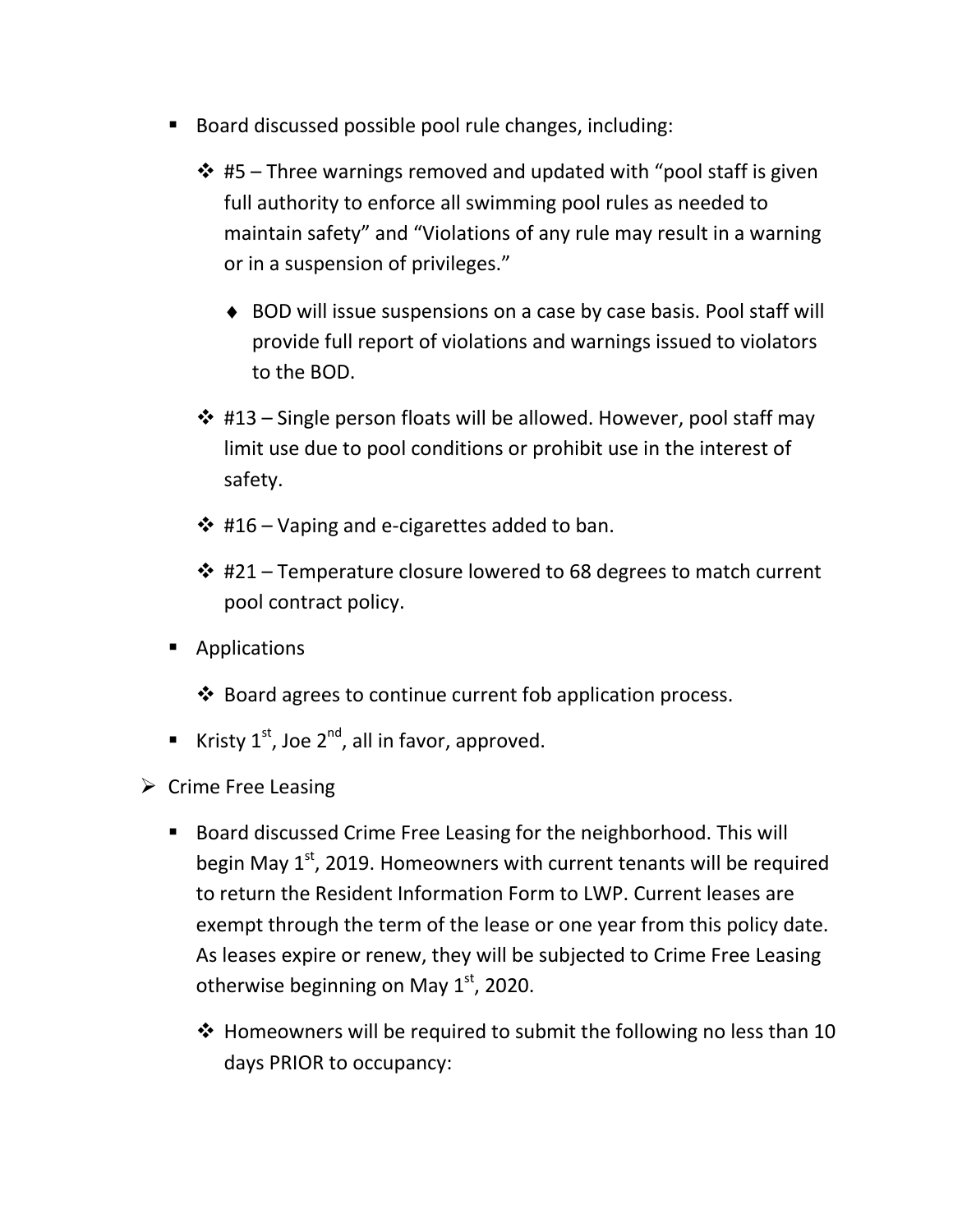- ♦ Signed/initialed crime free addendum (to show they are aware of it)
- ♦ Lease application
- ♦ Criminal background check
- $\cdot$  Homeowners will be required to submit the following no later than 10 days AFTER occupancy:
	- ♦ Resident Information Form
	- ♦ Lease contract
	- ♦ Signed crime free addendum (for agreement)
- $\cdot$  The board is trying to do what they can to keep the neighborhood safe.
- ❖ Kristy  $1^{st}$ , Candy  $2^{nd}$ , all in favor, approved.
- $\triangleright$  Architectural Applications
	- **Architectural Review Committee (RC)** 
		- Board elects Joe Hernandez and John Luczynski to help with architectural approval requests.
	- **Fence Architectural Approval Procedure** 
		- $\cdot$  Board discussed adding building fences to the required architectural RC approval list. This would include adding LWP to the City of Joliet's list of required HOA approval before giving a permit.
		- $\cdot$  Board discussed if this process will delay the fence building process and could frustrate homeowners. Board discussed if it should be left as current process of homeowners can put up fences on their own as long as it follows LWP rules and have the option to submit to RC as assistance. Homeowners on floor said they would be okay with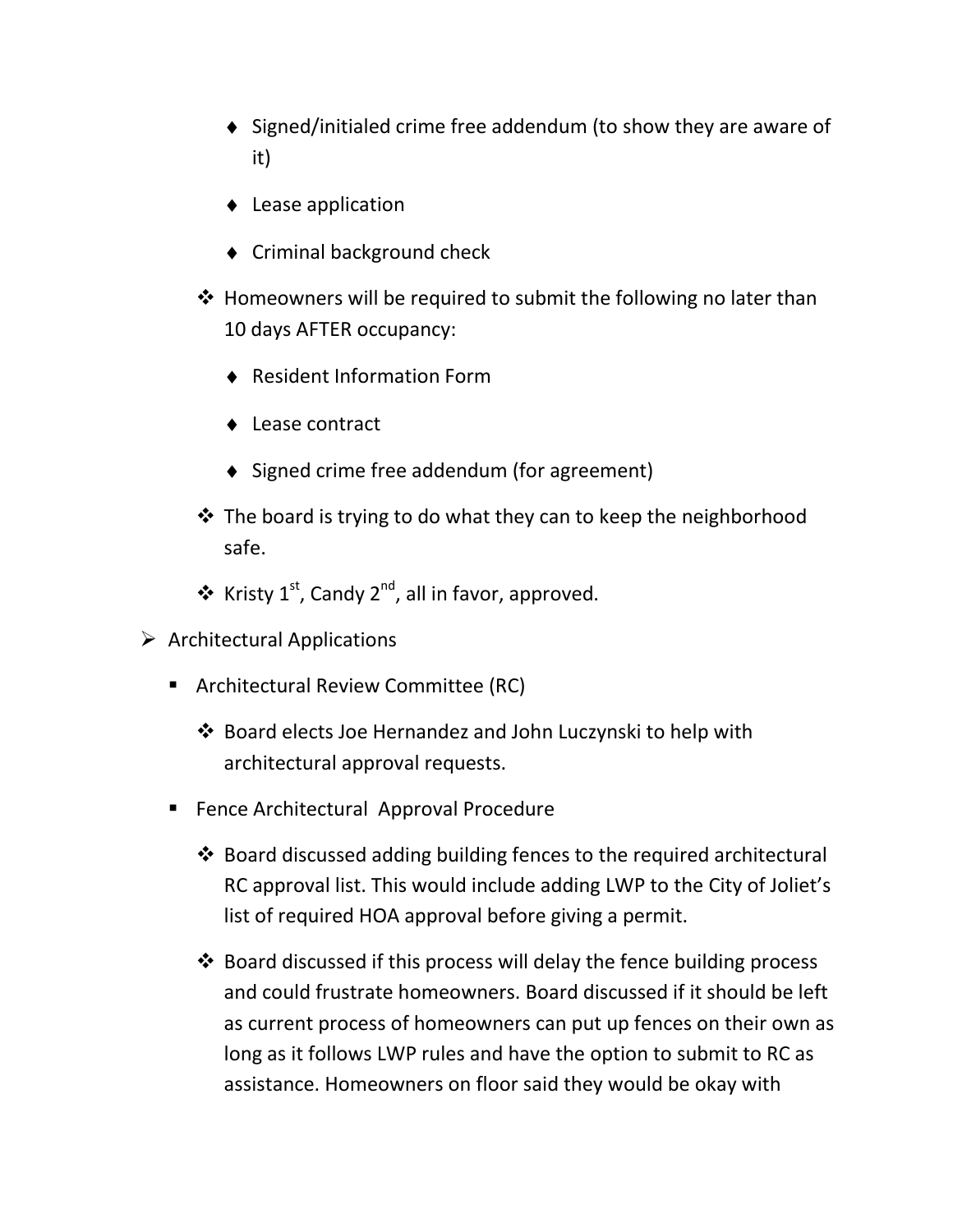adding the fences to the required RC list and RC thinks they can approve in a timely manner, so board agreed to add to the list.

- ❖ Board created policy for fence violations:
	- ♦ Installed incorrectly without approval: fence installed incorrectly without prior approval/permit. (This would also be a city of Joliet viotion.)
		- $\geq 7$  days to comply or \$250.00 fine.
			- Above means 7 days to submit Architectural application to RC.
			- **5500.00 fine every 7 days thereafter.**
		- $\triangleright$  Installed incorrectly with approval: Homeowner installed fence to specifications not disclosed in Architectural application.
			- 30 days to comply or \$500.00 fine.
	- $\triangleq$  Joe 1st, Candy 2<sup>nd</sup>, all in favor, approved.
- Board reviewed basketball hoop architectural application and approved it.
	- $\blacklozenge$  Joe 1<sup>st</sup>, Kristy 2<sup>nd</sup>, all in favor, approved.
- Board reviewed deck architectural application and approved it.
	- $\blacklozenge$  Joe 1<sup>st</sup>, Candy 2<sup>nd</sup>, all in favor, approved.
- ❖ Adjourn 7:24 pm
- Open Forum
	- $\triangleright$  Homeowner asked if she could ask for further break down of budget. Holly said to email her and she will be able to help with that information.
	- $\triangleright$  Homeowners asked if Board can suspend current corner lot fence violations